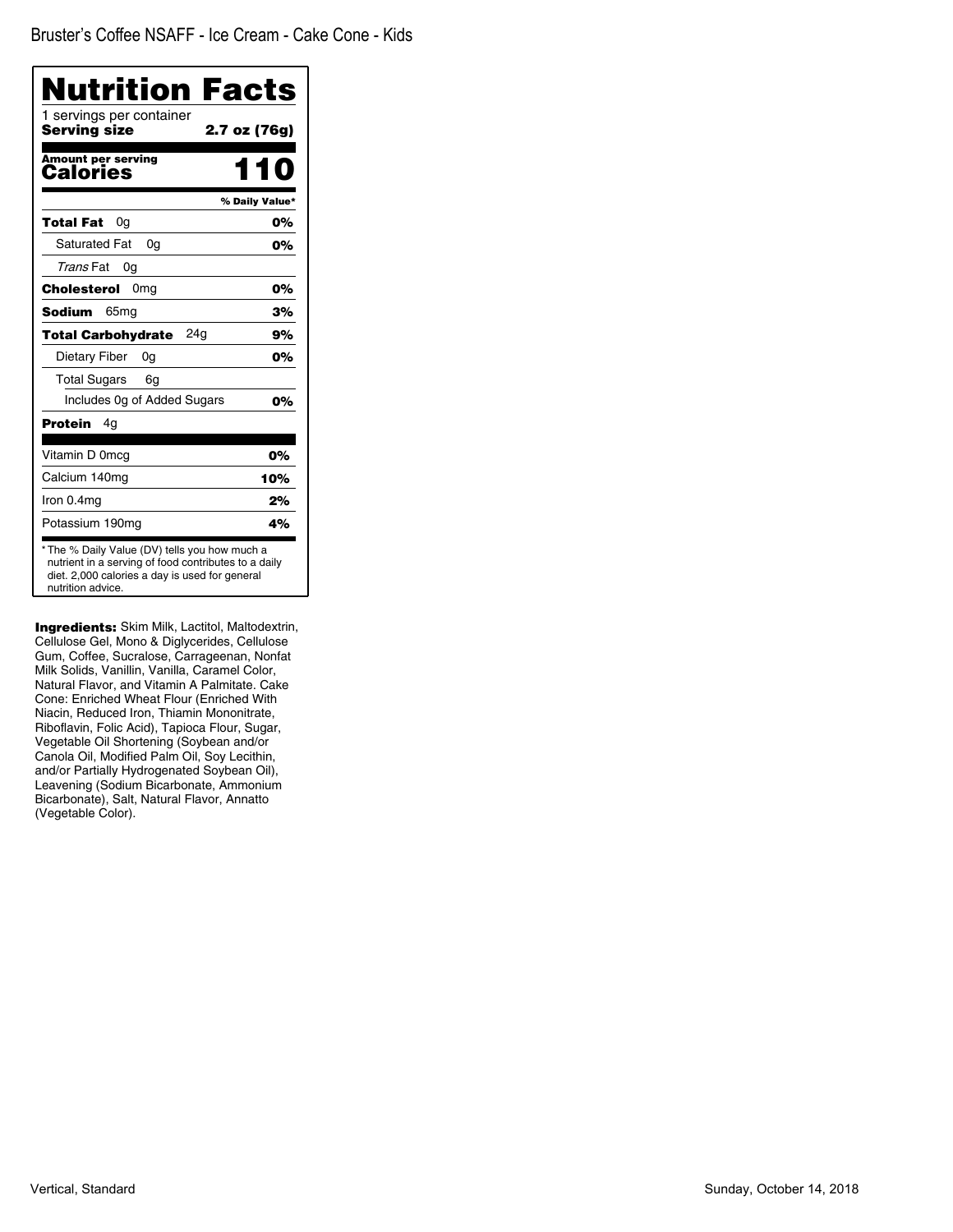| Nutrition Facts                                                                                                                                                              |                |
|------------------------------------------------------------------------------------------------------------------------------------------------------------------------------|----------------|
| 1 servings per container<br>Servina size                                                                                                                                     | 5.2 (146g)     |
| <b>Amount per serving</b><br>Calories                                                                                                                                        | 200            |
|                                                                                                                                                                              | % Daily Value* |
| Total Fat<br>0g                                                                                                                                                              | 0%             |
| <b>Saturated Fat</b><br>0q                                                                                                                                                   | 0%             |
| Trans Fat<br>0g                                                                                                                                                              |                |
| 0 <sub>mg</sub><br>Cholesterol                                                                                                                                               | 0%             |
| <b>Sodium</b><br>120 <sub>mg</sub>                                                                                                                                           | 5%             |
| 42a<br><b>Total Carbohydrate</b>                                                                                                                                             | 15%            |
| Dietary Fiber<br><1a                                                                                                                                                         | 4%             |
| <b>Total Sugars</b><br>11g                                                                                                                                                   |                |
| Includes 0g of Added Sugars                                                                                                                                                  | 0%             |
| <b>Protein</b><br>8g                                                                                                                                                         |                |
| Vitamin D 0mcg                                                                                                                                                               | 0%             |
| Calcium 280mg                                                                                                                                                                | 20%            |
| Iron 0.4mg                                                                                                                                                                   | 2%             |
| Potassium 380mg                                                                                                                                                              | 8%             |
| * The % Daily Value (DV) tells you how much a<br>nutrient in a serving of food contributes to a daily<br>diet. 2,000 calories a day is used for general<br>nutrition advice. |                |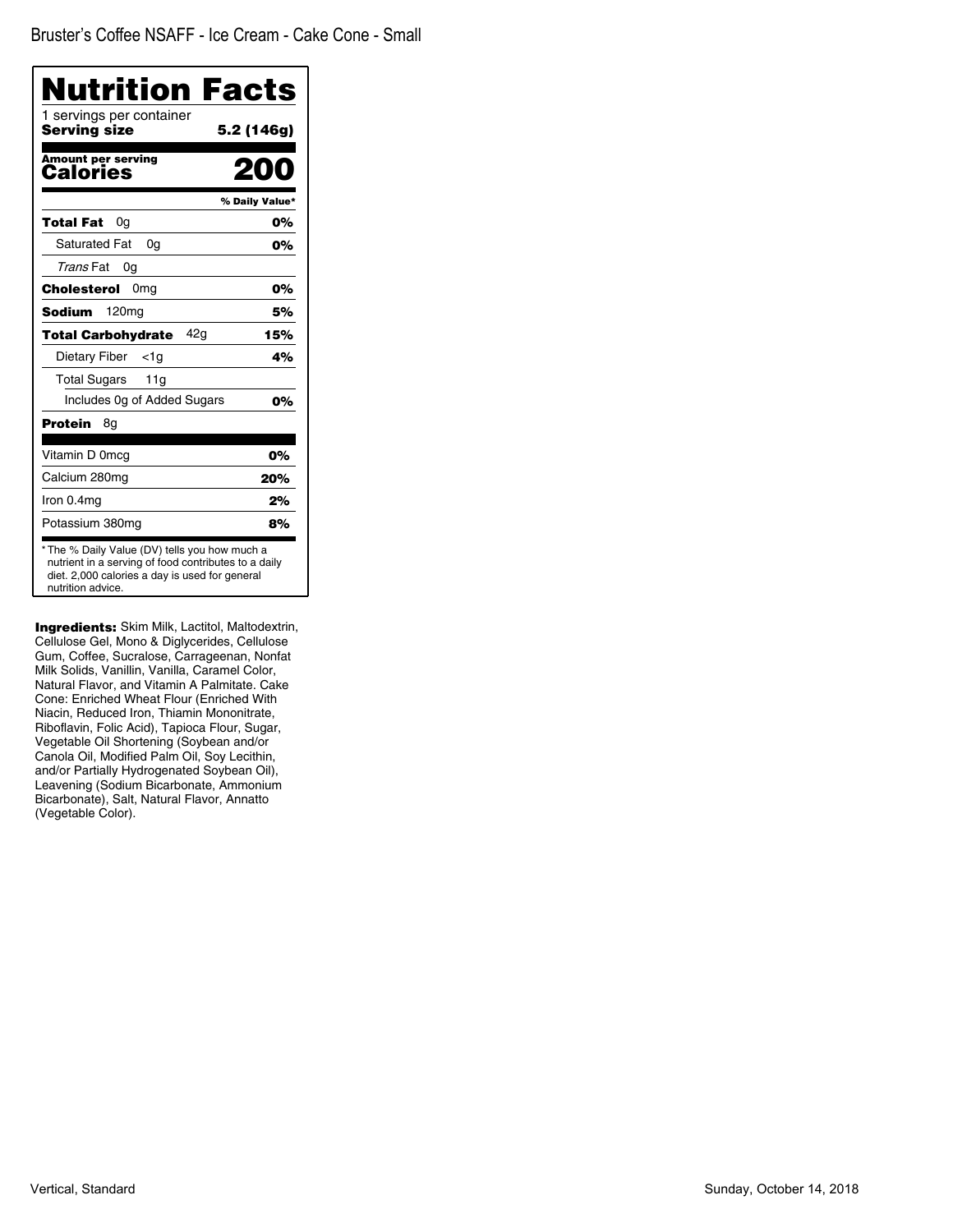Bruster's Coffee NSAFF - Ice Cream - Cake Cone - Regular

| <b>Nutrition Facts</b>                                                                                                                                                       |                |
|------------------------------------------------------------------------------------------------------------------------------------------------------------------------------|----------------|
| 1 servings per container<br>Serving size<br>7.7 oz (216g)                                                                                                                    |                |
| <b>Amount per serving</b><br>Calories                                                                                                                                        |                |
|                                                                                                                                                                              | % Daily Value* |
| Total Fat<br>0a                                                                                                                                                              | 0%             |
| <b>Saturated Fat</b><br>0a                                                                                                                                                   | 0%             |
| Trans Fat<br>0g                                                                                                                                                              |                |
| <b>Cholesterol</b><br>0 <sub>mg</sub>                                                                                                                                        | 0%             |
| <b>Sodium</b><br>180 <sub>mg</sub>                                                                                                                                           | 8%             |
| 61 g<br><b>Total Carbohydrate</b>                                                                                                                                            | 22%            |
| Dietary Fiber<br>1g                                                                                                                                                          | 4%             |
| <b>Total Sugars</b><br>17 <sub>g</sub>                                                                                                                                       |                |
| Includes Og of Added Sugars                                                                                                                                                  | 0%             |
| <b>Protein</b><br>11g                                                                                                                                                        |                |
| Vitamin D 0mcg                                                                                                                                                               | 0%             |
| Calcium 420mg                                                                                                                                                                | 30%            |
| Iron 0.4mg                                                                                                                                                                   | 2%             |
| Potassium 560mg                                                                                                                                                              | 10%            |
| * The % Daily Value (DV) tells you how much a<br>nutrient in a serving of food contributes to a daily<br>diet. 2,000 calories a day is used for general<br>nutrition advice. |                |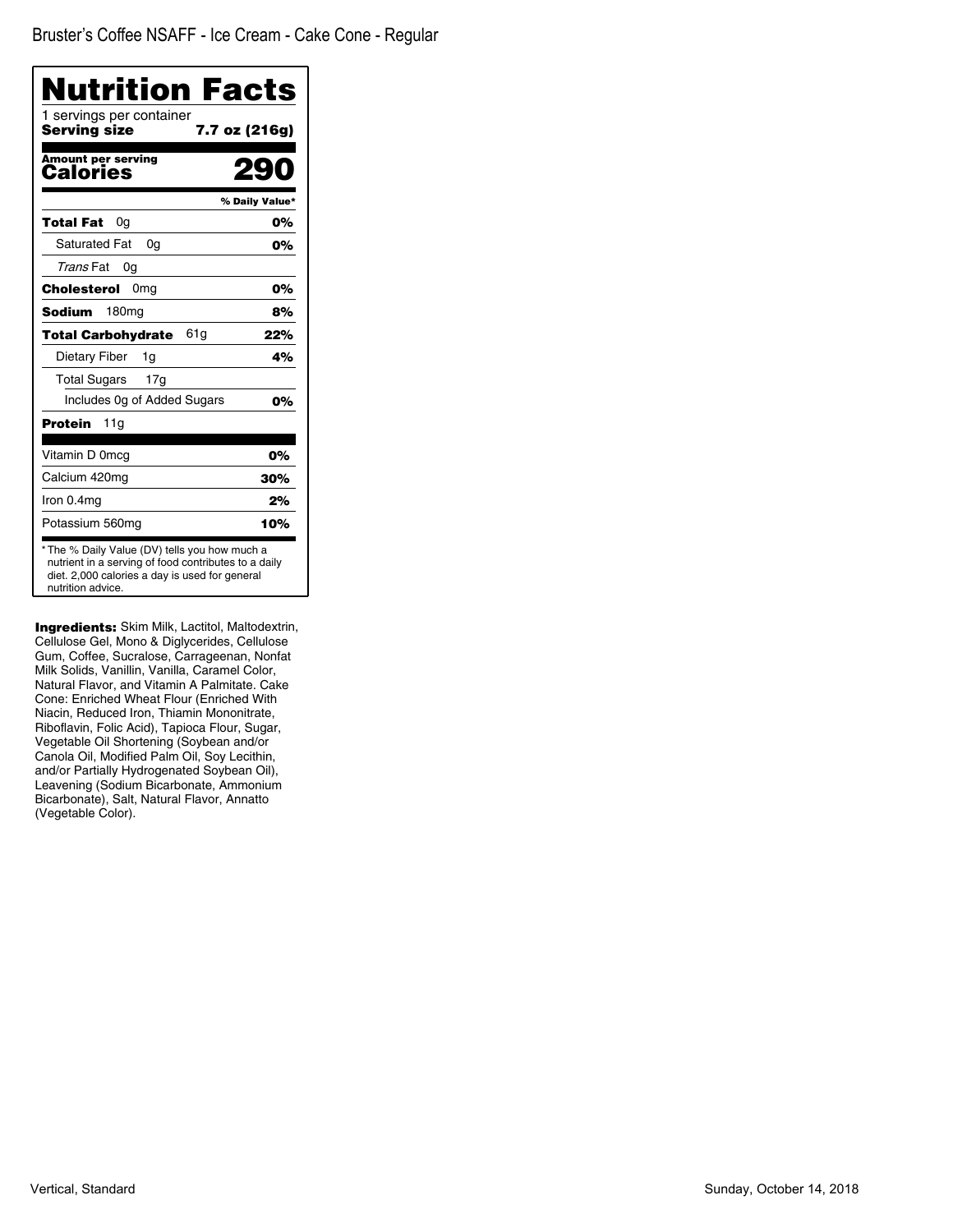| <b>Nutrition Facts</b><br>1 servings per container                                                                                                                           |                |
|------------------------------------------------------------------------------------------------------------------------------------------------------------------------------|----------------|
| <b>Serving size</b><br>10.2 oz (286g)                                                                                                                                        |                |
| Amount per serving<br>Calories                                                                                                                                               | 380            |
|                                                                                                                                                                              | % Daily Value* |
| 0g<br>Total Fat                                                                                                                                                              | 0%             |
| <b>Saturated Fat</b><br>0g                                                                                                                                                   | 0%             |
| Trans Fat<br>0g                                                                                                                                                              |                |
| 0 <sub>mg</sub><br><b>Cholesterol</b>                                                                                                                                        | 0%             |
| 230 <sub>mg</sub><br>Sodium                                                                                                                                                  | 10%            |
| 79g<br><b>Total Carbohydrate</b>                                                                                                                                             | 29%            |
| Dietary Fiber<br>1g                                                                                                                                                          | 4%             |
| <b>Total Sugars</b><br>22g                                                                                                                                                   |                |
| Includes Og of Added Sugars                                                                                                                                                  | 0%             |
| Protein<br>15g                                                                                                                                                               |                |
| Vitamin D 0mcg                                                                                                                                                               | 0%             |
| Calcium 560mg                                                                                                                                                                | 45%            |
| Iron 0.5mg                                                                                                                                                                   | 2%             |
| Potassium 750mg                                                                                                                                                              | 15%            |
| * The % Daily Value (DV) tells you how much a<br>nutrient in a serving of food contributes to a daily<br>diet. 2,000 calories a day is used for general<br>nutrition advice. |                |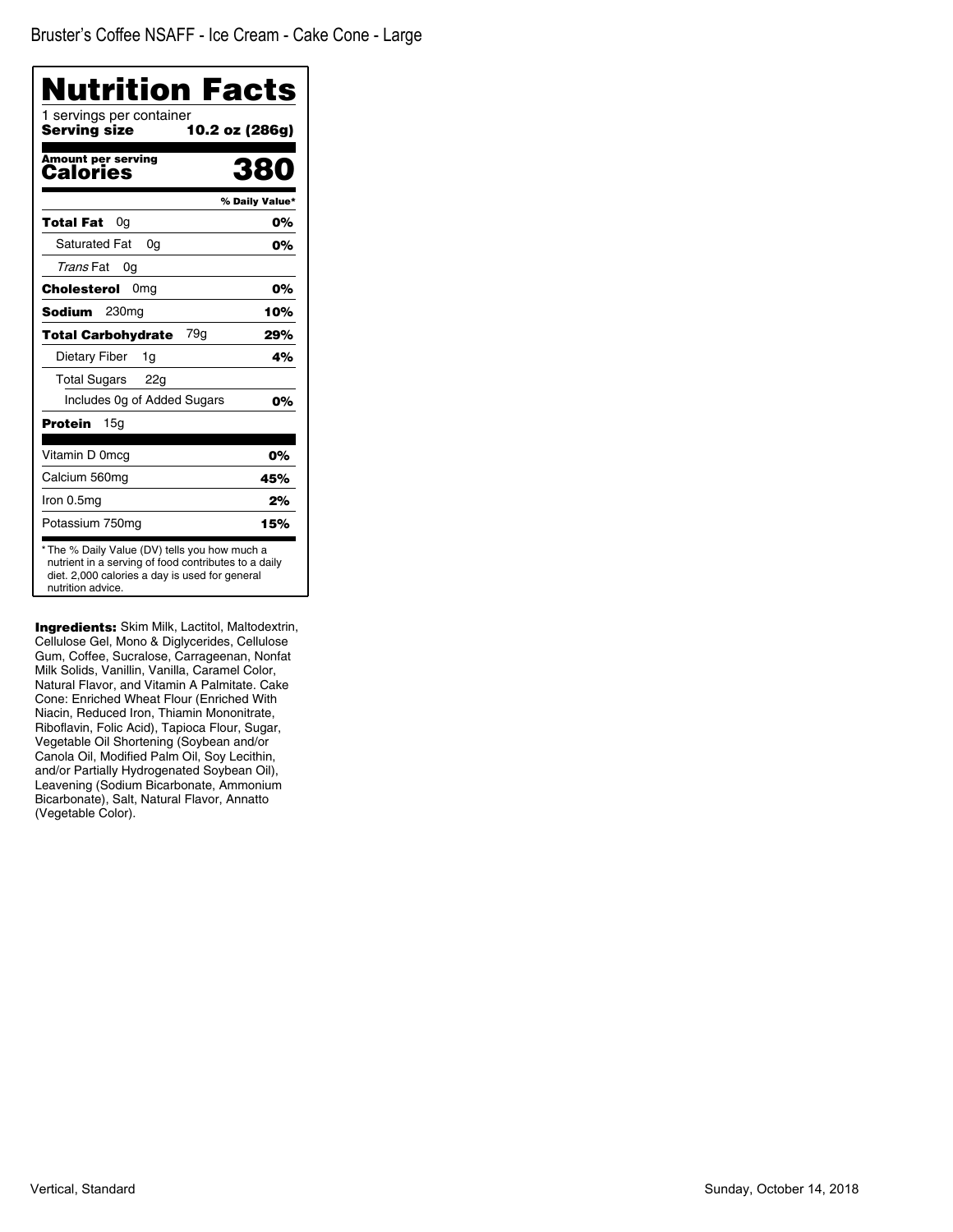| Nutrition Facts<br>1 servings per container |                |
|---------------------------------------------|----------------|
| <b>Serving size</b>                         | 2.5 oz (70g)   |
| <b>Amount per serving</b><br>Calories       |                |
|                                             | % Daily Value* |
| <b>Total Fat</b><br>0g                      | 0%             |
| <b>Saturated Fat</b><br>0a                  | 0%             |
| Trans Fat<br>0a                             |                |
| Cholesterol<br>0 <sub>mg</sub>              | 0%             |
| Sodium<br>55 <sub>mq</sub>                  | 2%             |
| 19q<br><b>Total Carbohydrate</b>            | 7%             |
| Dietary Fiber<br>0g                         | 0%             |
| <b>Total Sugars</b><br>5g                   |                |
| Includes Og of Added Sugars                 | 0%             |
| <b>Protein</b><br>4g                        |                |
| Vitamin D 0mcg                              | 0%             |
| Calcium 140mg                               | 10%            |
| Iron 0mg                                    | 0%             |
| Potassium 230mg                             | 4%             |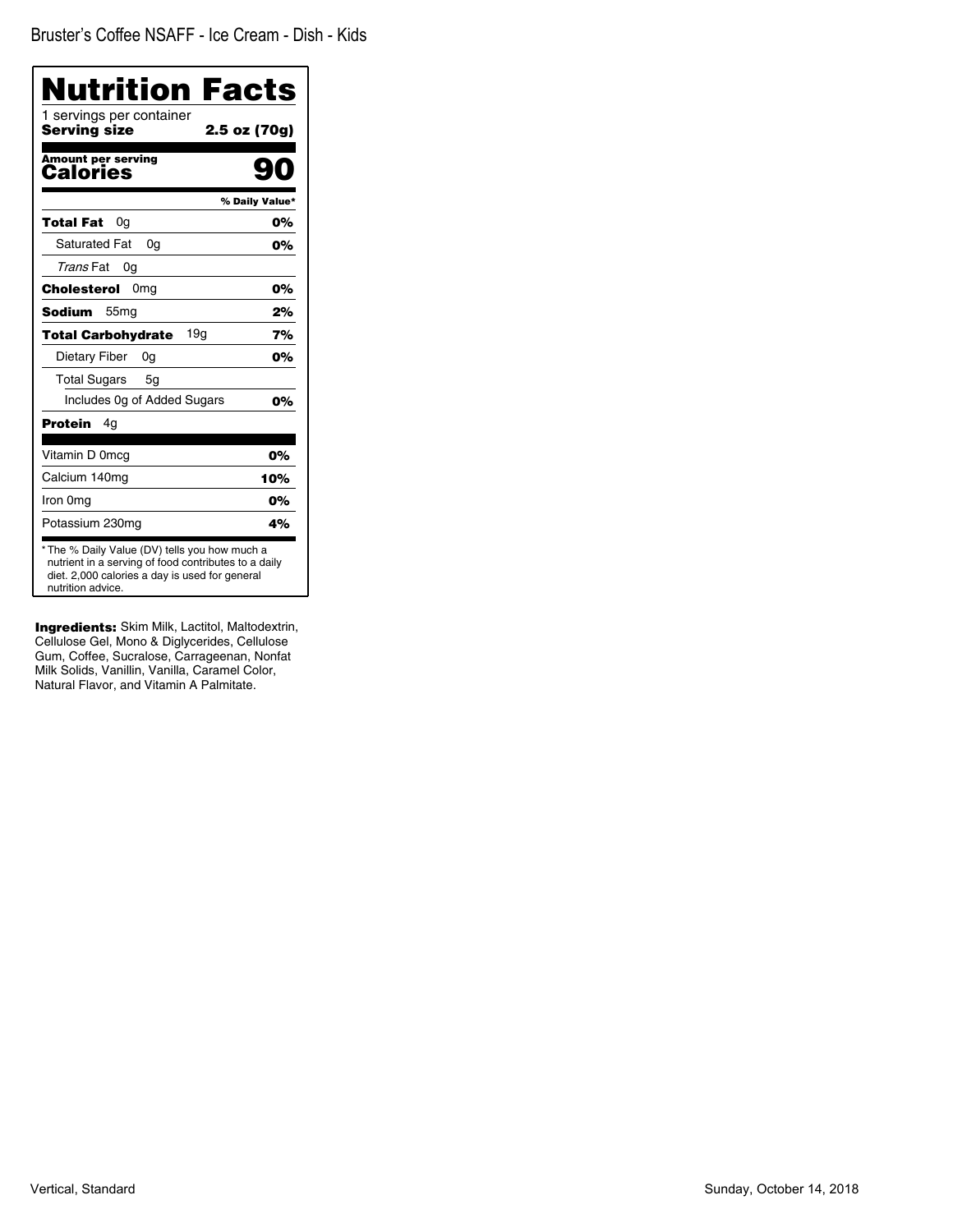| Nutrition Facts                                                                                                                                                              |                |
|------------------------------------------------------------------------------------------------------------------------------------------------------------------------------|----------------|
| 1 servings per container<br><b>Serving size</b>                                                                                                                              | 5 oz (140g)    |
| Amount per serving<br>Calories                                                                                                                                               | 180            |
|                                                                                                                                                                              | % Daily Value* |
| Total Fat<br>0g                                                                                                                                                              | 0%             |
| <b>Saturated Fat</b><br>0a                                                                                                                                                   | 0%             |
| Trans Fat<br>0g                                                                                                                                                              |                |
| Cholesterol<br>0 <sub>mg</sub>                                                                                                                                               | 0%             |
| 110mg<br>Sodium                                                                                                                                                              | 5%             |
| 38g<br>Total Carbohydrate                                                                                                                                                    | 14%            |
| Dietary Fiber<br><1a                                                                                                                                                         | 4%             |
| <b>Total Sugars</b><br>11g                                                                                                                                                   |                |
| Includes Og of Added Sugars                                                                                                                                                  | 0%             |
| Protein<br>7g                                                                                                                                                                |                |
| Vitamin D 0mcg                                                                                                                                                               | 0%             |
| Calcium 280mg                                                                                                                                                                | 20%            |
| Iron 0mg                                                                                                                                                                     | 0%             |
| Potassium 450mg                                                                                                                                                              | 10%            |
| * The % Daily Value (DV) tells you how much a<br>nutrient in a serving of food contributes to a daily<br>diet. 2,000 calories a day is used for general<br>nutrition advice. |                |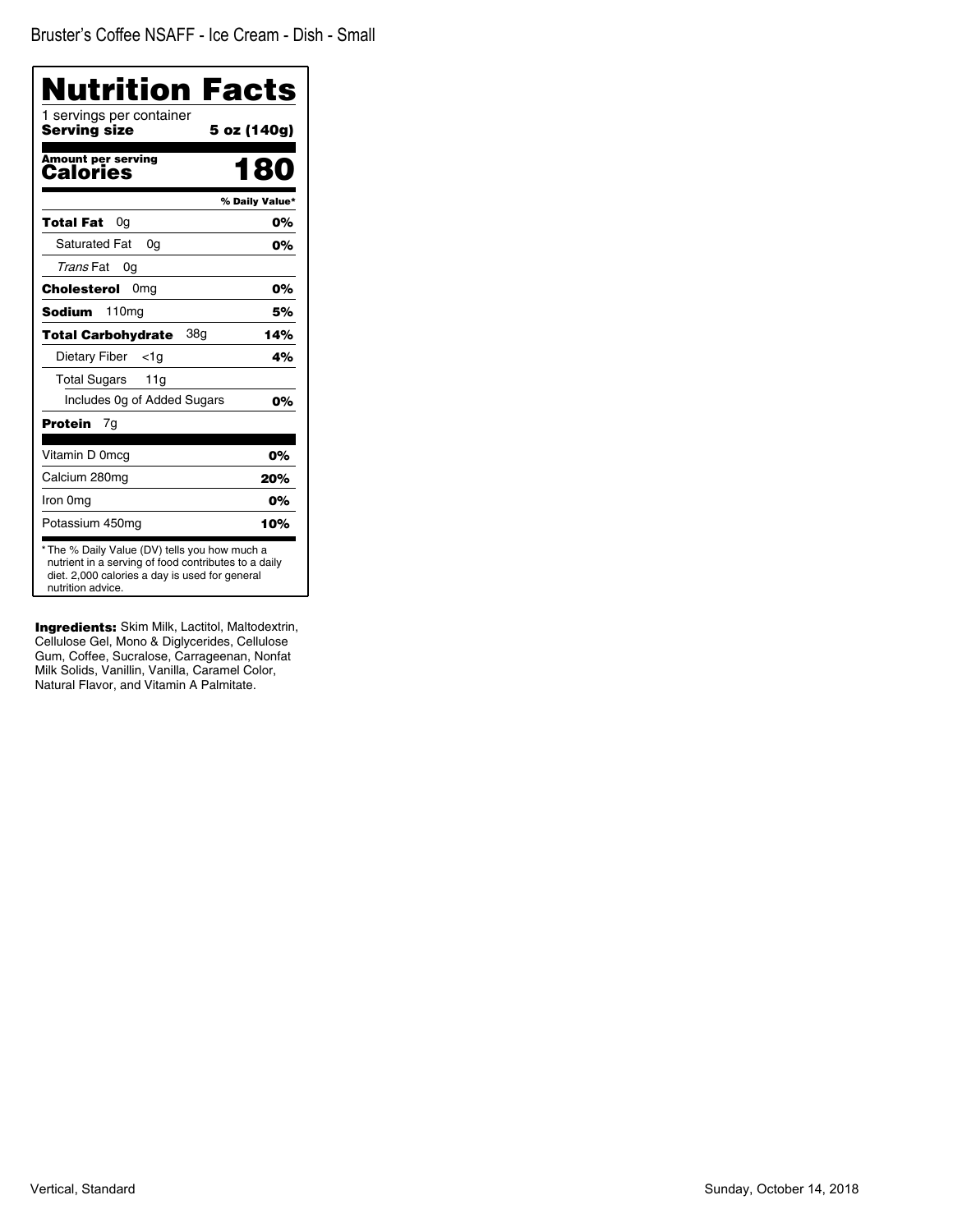| <b>Nutrition Facts</b><br>1 servings per container                                                                                                                           |                |
|------------------------------------------------------------------------------------------------------------------------------------------------------------------------------|----------------|
| Serving size                                                                                                                                                                 | 7.5 oz (210g)  |
| <b>Amount per serving</b><br>Calories                                                                                                                                        | 270            |
|                                                                                                                                                                              | % Daily Value* |
| Total Fat<br>0g                                                                                                                                                              | 0%             |
| <b>Saturated Fat</b><br>0a                                                                                                                                                   | 0%             |
| Trans Fat<br>0g                                                                                                                                                              |                |
| Cholesterol<br>0 <sub>mg</sub>                                                                                                                                               | 0%             |
| Sodium<br>170mg                                                                                                                                                              | 7%             |
| 57g<br><b>Total Carbohydrate</b>                                                                                                                                             | 21%            |
| Dietary Fiber<br>1g                                                                                                                                                          | 4%             |
| <b>Total Sugars</b><br>16 <sub>g</sub>                                                                                                                                       |                |
| Includes Og of Added Sugars                                                                                                                                                  | 0%             |
| Protein<br>11a                                                                                                                                                               |                |
| Vitamin D 0mcg                                                                                                                                                               | 0%             |
| Calcium 420mg                                                                                                                                                                | 30%            |
| Iron 0mg                                                                                                                                                                     | 0%             |
| Potassium 680mg                                                                                                                                                              | 15%            |
| * The % Daily Value (DV) tells you how much a<br>nutrient in a serving of food contributes to a daily<br>diet. 2,000 calories a day is used for general<br>nutrition advice. |                |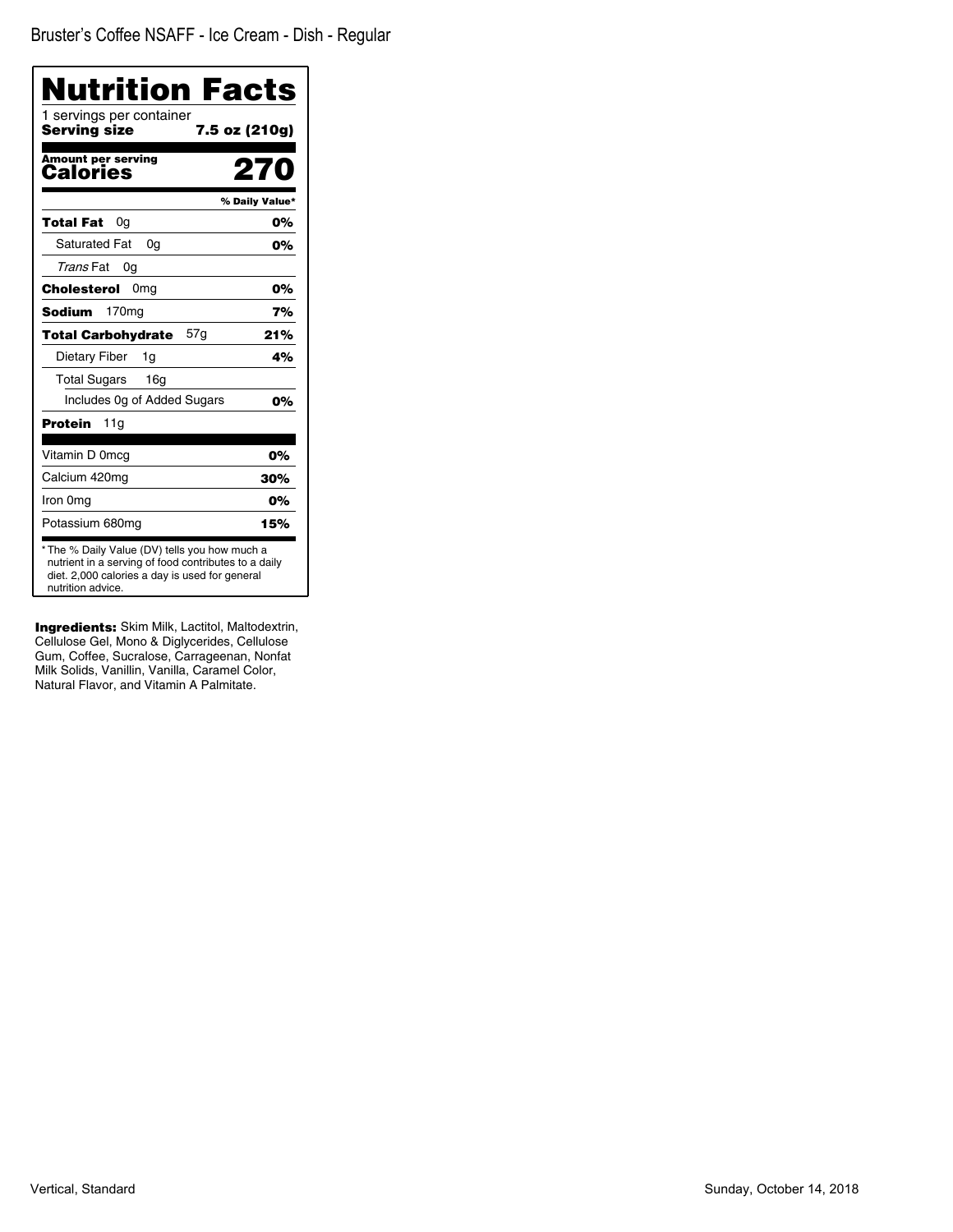| Nutrition Facts                                                                                                                                                              |                |
|------------------------------------------------------------------------------------------------------------------------------------------------------------------------------|----------------|
| 1 servings per container<br>Serving size                                                                                                                                     | 10 oz (280g)   |
| <b>Amount per serving</b><br>Calories                                                                                                                                        | 360            |
|                                                                                                                                                                              | % Daily Value* |
| Total Fat<br>0g                                                                                                                                                              | 0%             |
| <b>Saturated Fat</b><br>0a                                                                                                                                                   | 0%             |
| Trans Fat<br>0g                                                                                                                                                              |                |
| Cholesterol<br>0 <sub>mg</sub>                                                                                                                                               | 0%             |
| 220 <sub>mg</sub><br>Sodium                                                                                                                                                  | 10%            |
| <b>Total Carbohydrate</b><br>77g                                                                                                                                             | 28%            |
| Dietary Fiber<br>1g                                                                                                                                                          | 4%             |
| <b>Total Sugars</b><br>22g                                                                                                                                                   |                |
| Includes Og of Added Sugars                                                                                                                                                  | 0%             |
| Protein<br>15a                                                                                                                                                               |                |
| Vitamin D 0mcg                                                                                                                                                               | 0%             |
| Calcium 550mg                                                                                                                                                                | 40%            |
| Iron 0mg                                                                                                                                                                     | 0%             |
| Potassium 900mg                                                                                                                                                              | 20%            |
| * The % Daily Value (DV) tells you how much a<br>nutrient in a serving of food contributes to a daily<br>diet. 2,000 calories a day is used for general<br>nutrition advice. |                |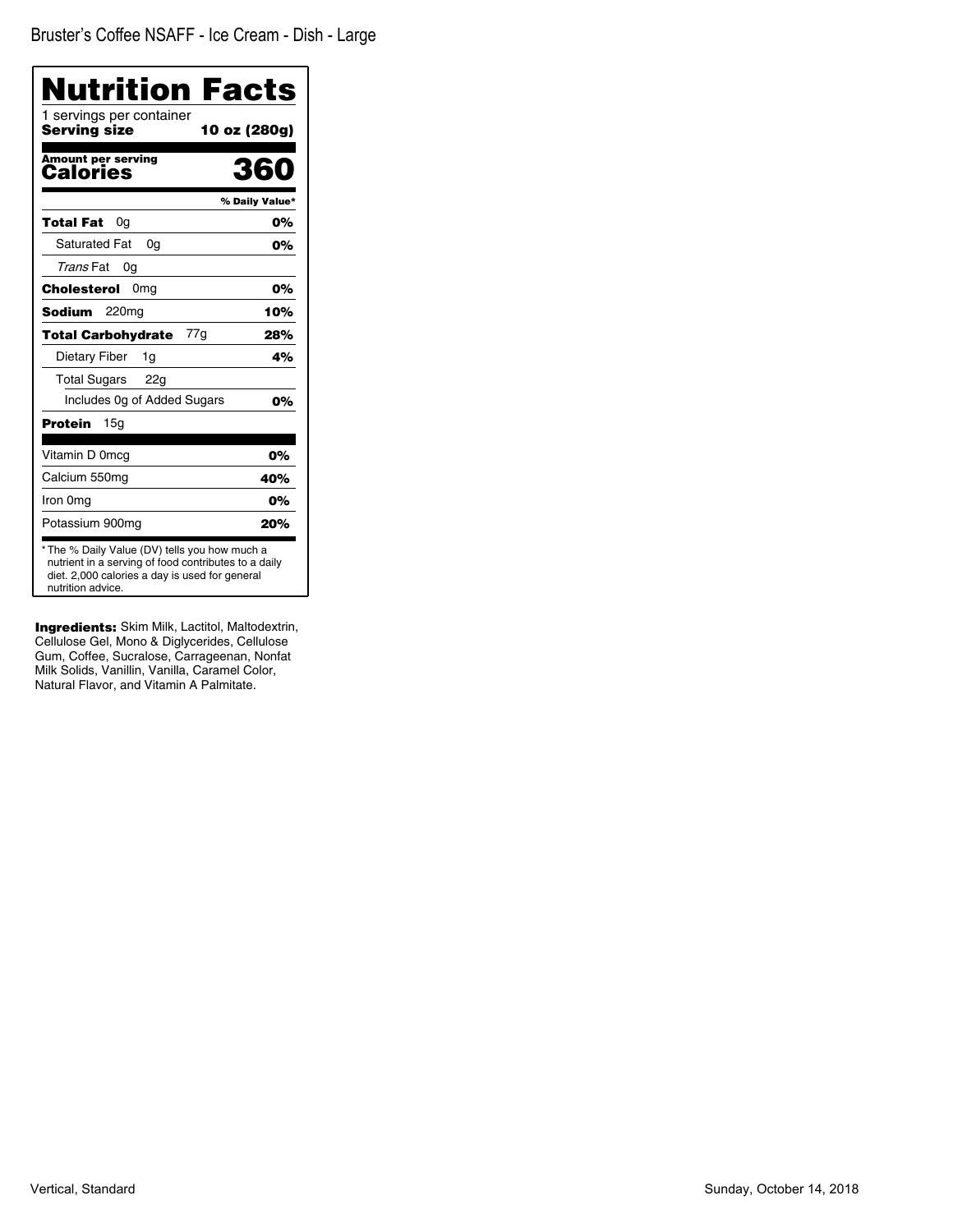| Nutrition Facts                                 |                |
|-------------------------------------------------|----------------|
| 1 servings per container<br><b>Serving size</b> | 3 oz (83g)     |
| Amount per serving<br>Calories                  | <b>40</b>      |
|                                                 | % Daily Value* |
| <b>Total Fat</b><br>0a                          | 0%             |
| <b>Saturated Fat</b><br>0a                      | 0%             |
| Trans Fat<br>0g                                 |                |
| Cholesterol<br>0 <sub>mg</sub>                  | 0%             |
| <b>Sodium</b><br>75 <sub>mg</sub>               | 3%             |
| 31g<br><b>Total Carbohydrate</b>                | 11%            |
| Dietary Fiber<br>0a                             | 0%             |
| <b>Total Sugars</b><br>9g                       |                |
| Includes 3g of Added Sugars                     | 6%             |
| Protein<br>4g                                   |                |
| Vitamin D 0mcg                                  | 0%             |
| Calcium 160mg                                   | 10%            |
| Iron 0.4mg                                      | 2%             |
| Potassium 200mg                                 | 4%             |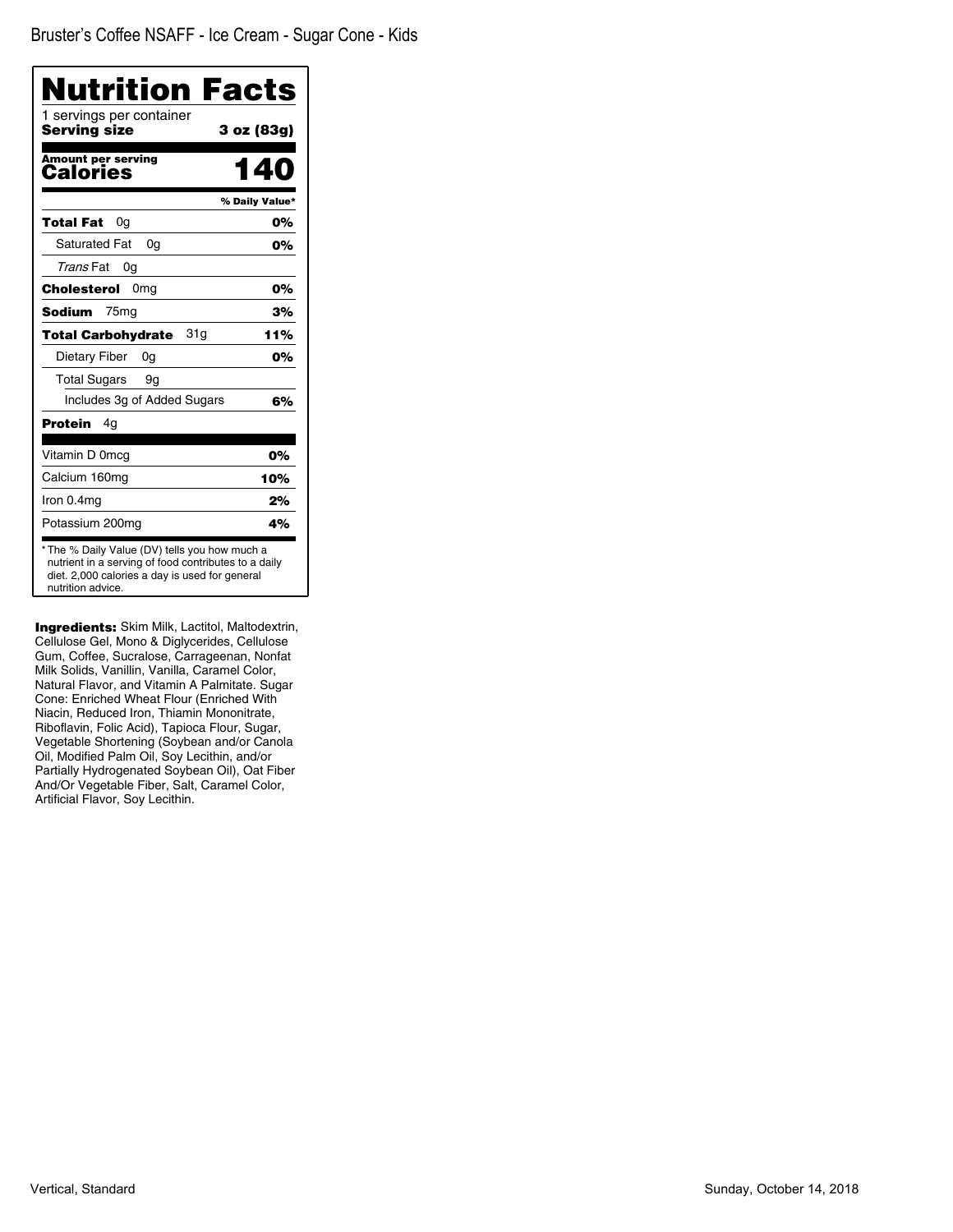| Nutrition Facts                          |                |
|------------------------------------------|----------------|
| 1 servings per container<br>Serving size | 5.5 oz (153g)  |
| <b>Amount per serving</b><br>Calories    |                |
|                                          | % Daily Value* |
| Total Fat<br>0g                          | 0%             |
| <b>Saturated Fat</b><br>0a               | 0%             |
| Trans Fat<br>0g                          |                |
| Cholesterol<br>0 <sub>mg</sub>           | 0%             |
| <b>Sodium</b><br>130 <sub>mg</sub>       | 6%             |
| 49a<br><b>Total Carbohydrate</b>         | 18%            |
| Dietary Fiber<br><1a                     | 4%             |
| <b>Total Sugars</b><br>14g               |                |
| Includes 3g of Added Sugars              | 6%             |
| Protein<br>8g                            |                |
| Vitamin D 0mcg                           | 0%             |
| Calcium 300mg                            | 25%            |
| Iron 0.4mg                               | 2%             |
| Potassium 390mg                          | 8%             |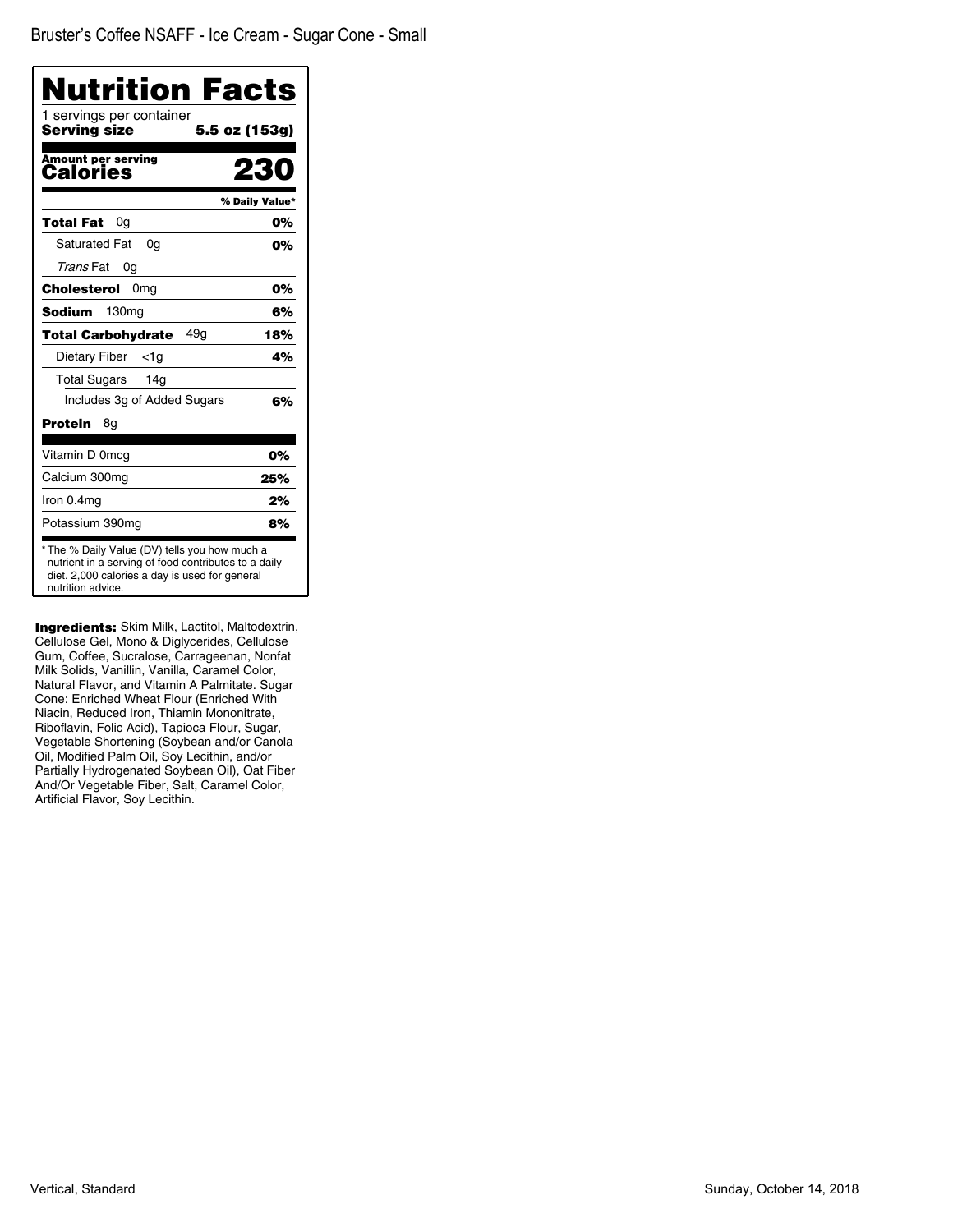Bruster's Coffee NSAFF - Ice Cream - Sugar Cone - Regular

| <b>Nutrition Facts</b>                                                                                                                                                       |                |
|------------------------------------------------------------------------------------------------------------------------------------------------------------------------------|----------------|
| 1 servings per container<br>Serving size                                                                                                                                     | 8 oz (223g)    |
| Amount per serving<br>Calories                                                                                                                                               | 320            |
|                                                                                                                                                                              | % Daily Value* |
| Total Fat<br>0a                                                                                                                                                              | 0%             |
| <b>Saturated Fat</b><br>0q                                                                                                                                                   | 0%             |
| Trans Fat<br>0g                                                                                                                                                              |                |
| Cholesterol<br>0mg                                                                                                                                                           | 0%             |
| 190 <sub>mq</sub><br>Sodium                                                                                                                                                  | 8%             |
| Total Carbohydrate<br>68a                                                                                                                                                    | 25%            |
| Dietary Fiber<br>1g                                                                                                                                                          | 4%             |
| Total Sugars<br>20 <sub>q</sub>                                                                                                                                              |                |
| Includes 3g of Added Sugars                                                                                                                                                  | 6%             |
| <b>Protein</b><br>11g                                                                                                                                                        |                |
| Vitamin D 0mcg                                                                                                                                                               | 0%             |
| Calcium 440mg                                                                                                                                                                | 35%            |
| Iron 0.4mg                                                                                                                                                                   | 2%             |
| Potassium 580mg                                                                                                                                                              | 10%            |
| * The % Daily Value (DV) tells you how much a<br>nutrient in a serving of food contributes to a daily<br>diet. 2,000 calories a day is used for general<br>nutrition advice. |                |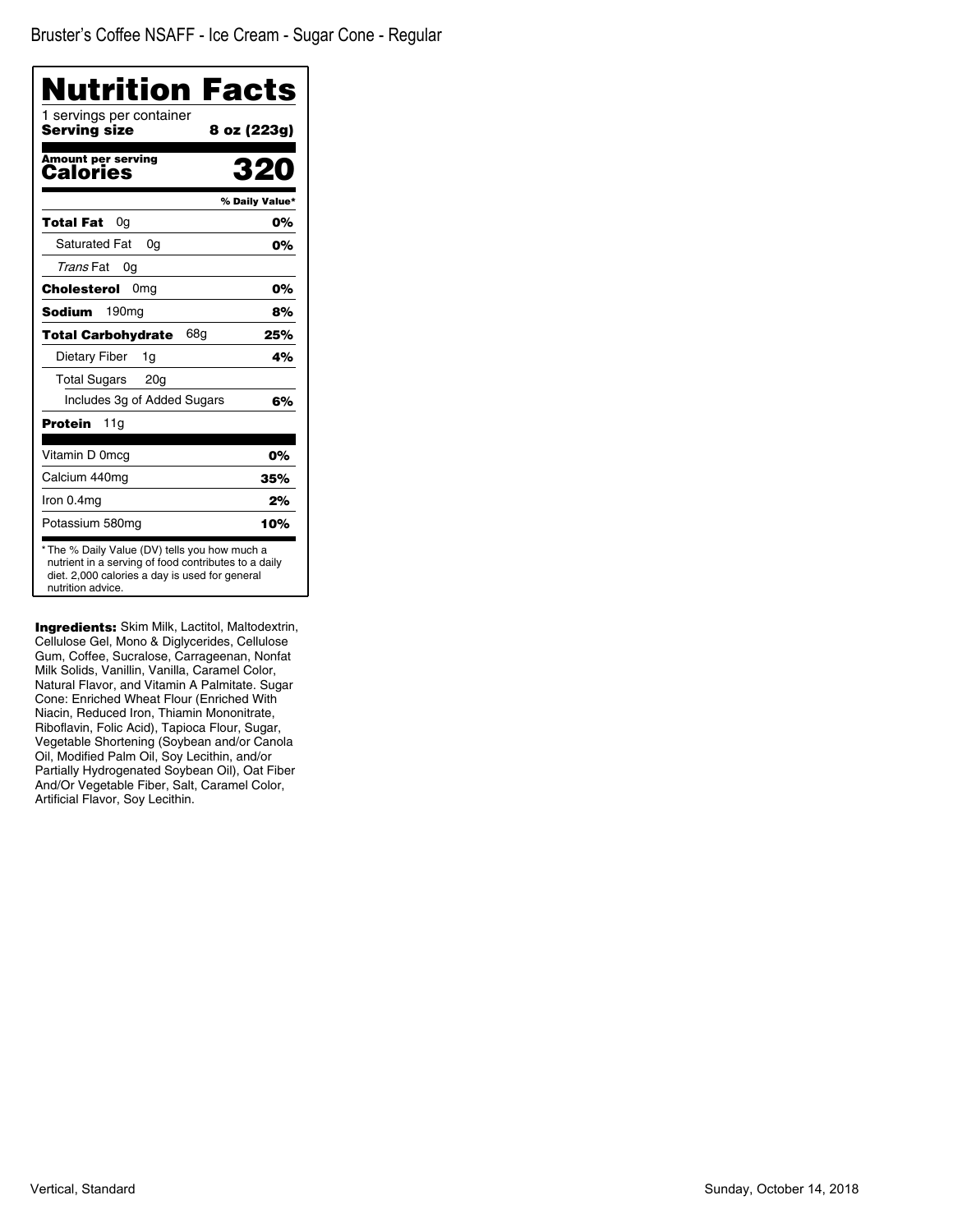Bruster's Coffee NSAFF - Ice Cream - Sugar Cone - Large

| Nutrition Facts                                                                                                                                                              |                |
|------------------------------------------------------------------------------------------------------------------------------------------------------------------------------|----------------|
| 1 servings per container<br>Serving size<br>10.5 oz (293g)                                                                                                                   |                |
| Amount per serving<br>Calories                                                                                                                                               | 410            |
|                                                                                                                                                                              | % Daily Value* |
| Total Fat<br>0a                                                                                                                                                              | 0%             |
| <b>Saturated Fat</b><br>0a                                                                                                                                                   | 0%             |
| Trans Fat<br>0g                                                                                                                                                              |                |
| 0 <sub>mg</sub><br>Cholesterol                                                                                                                                               | 0%             |
| 240 <sub>mg</sub><br>Sodium                                                                                                                                                  | 10%            |
| 86a<br>Total Carbohydrate                                                                                                                                                    | 31%            |
| Dietary Fiber<br>1g                                                                                                                                                          | 4%             |
| Total Sugars 25g                                                                                                                                                             |                |
| Includes 3g of Added Sugars                                                                                                                                                  | 6%             |
| 15a<br>Protein                                                                                                                                                               |                |
| Vitamin D 0mcg                                                                                                                                                               | 0%             |
| Calcium 580mg                                                                                                                                                                | 45%            |
| Iron 0.5mg                                                                                                                                                                   | 2%             |
| Potassium 760mg                                                                                                                                                              | 15%            |
| * The % Daily Value (DV) tells you how much a<br>nutrient in a serving of food contributes to a daily<br>diet. 2,000 calories a day is used for general<br>nutrition advice. |                |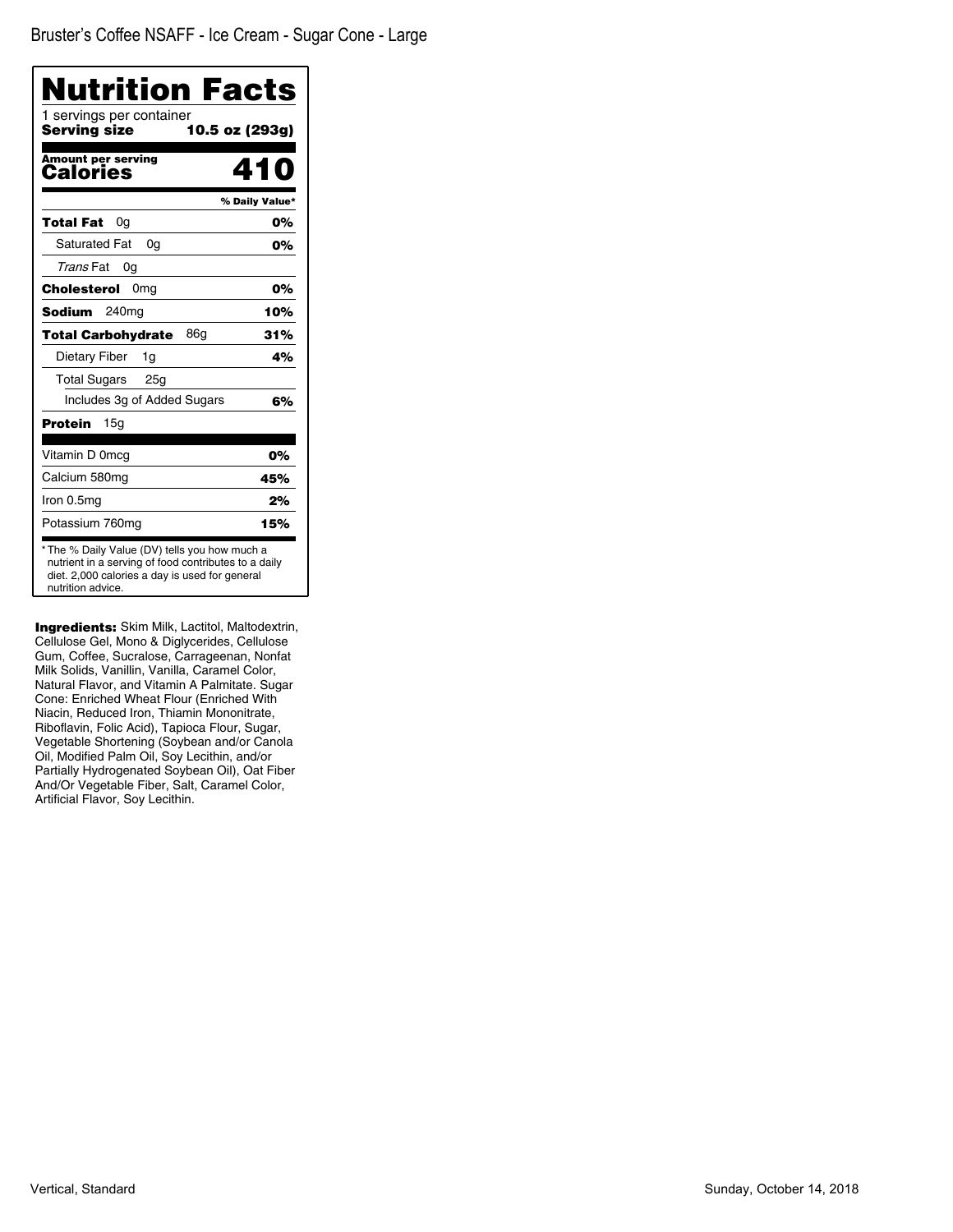| Nutrition Facts                          |                |
|------------------------------------------|----------------|
| 1 servings per container<br>Servina size | 3.6 oz (100g)  |
| <b>Amount per serving</b><br>Calories    | 210            |
|                                          | % Daily Value* |
| Total Fat<br>Зg                          | 4%             |
| <b>Saturated Fat</b><br>1q               | 5%             |
| Trans Fat<br>0g                          |                |
| 10 <sub>mg</sub><br>Cholesterol          | 3%             |
| Sodium<br>55 <sub>mq</sub>               | 2%             |
| 41a<br><b>Total Carbohydrate</b>         | 15%            |
| Dietary Fiber<br>0a                      | 0%             |
| <b>Total Sugars</b><br>16g               |                |
| Includes 10g of Added Sugars             | 20%            |
| <b>Protein</b><br>5g                     |                |
| Vitamin D 0mcg                           | 0%             |
| Calcium 140mg                            | 10%            |
| Iron 0.5mg                               | 2%             |
| Potassium 190mg                          | 4%             |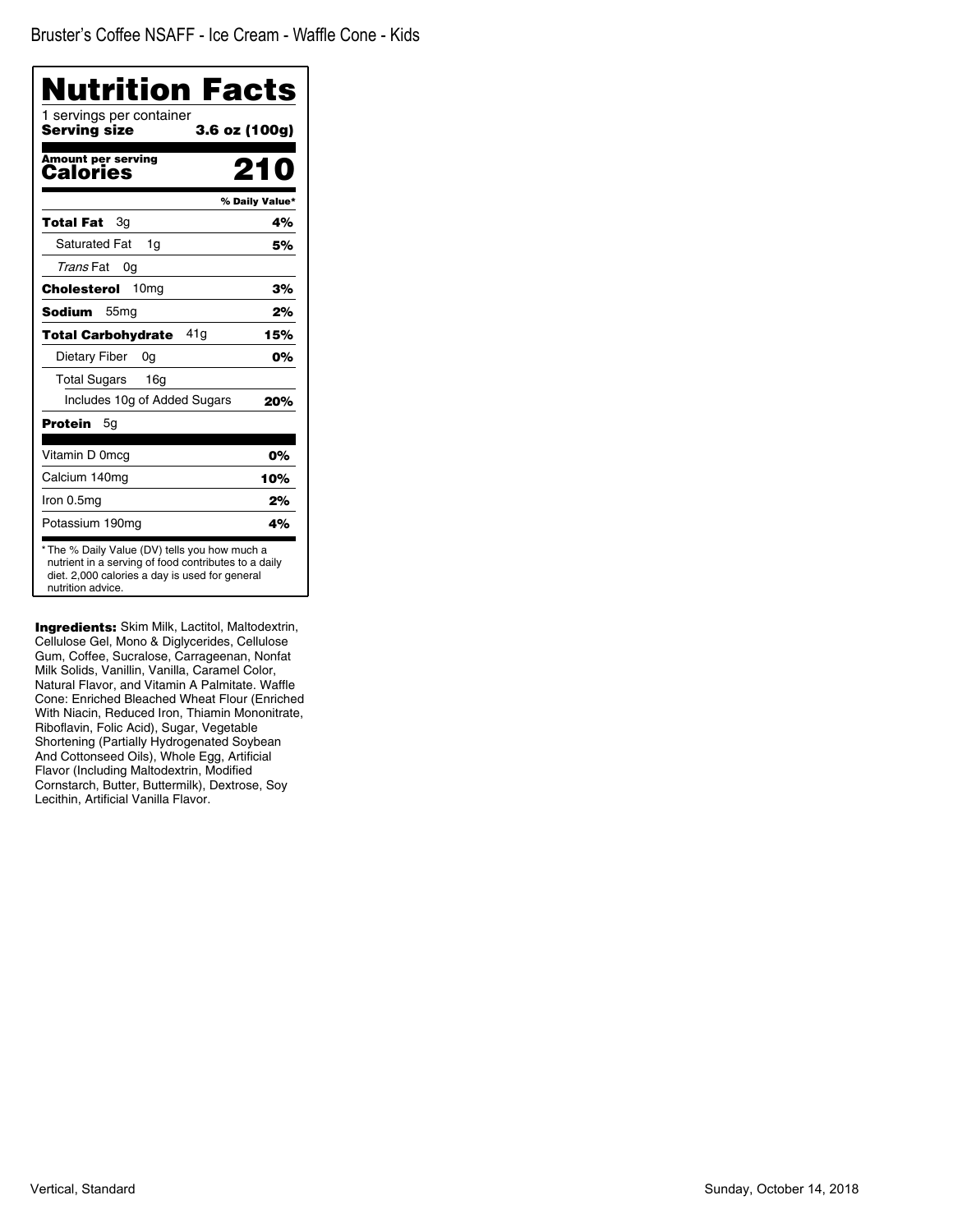| Nutrition Facts<br>1 servings per container |                |
|---------------------------------------------|----------------|
| Serving size                                | 6.1 oz (170g)  |
| <b>Amount per serving</b><br>Calories       | RNA            |
|                                             | % Daily Value* |
| 3g<br>Total Fat                             | 4%             |
| <b>Saturated Fat</b><br>1g                  | 5%             |
| Trans Fat<br>0g                             |                |
| 10 <sub>mg</sub><br>Cholesterol             | 3%             |
| 110mg<br>Sodium                             | 5%             |
| 60g<br><b>Total Carbohydrate</b>            | 22%            |
| Dietary Fiber<br><1a                        | 4%             |
| <b>Total Sugars</b><br>21g                  |                |
| Includes 10g of Added Sugars                | 20%            |
| Protein<br>9g                               |                |
| Vitamin D 0mcg                              | 0%             |
| Calcium 280mg                               | 20%            |
| Iron 0.6mg                                  | 4%             |
| Potassium 370mg                             | 8%             |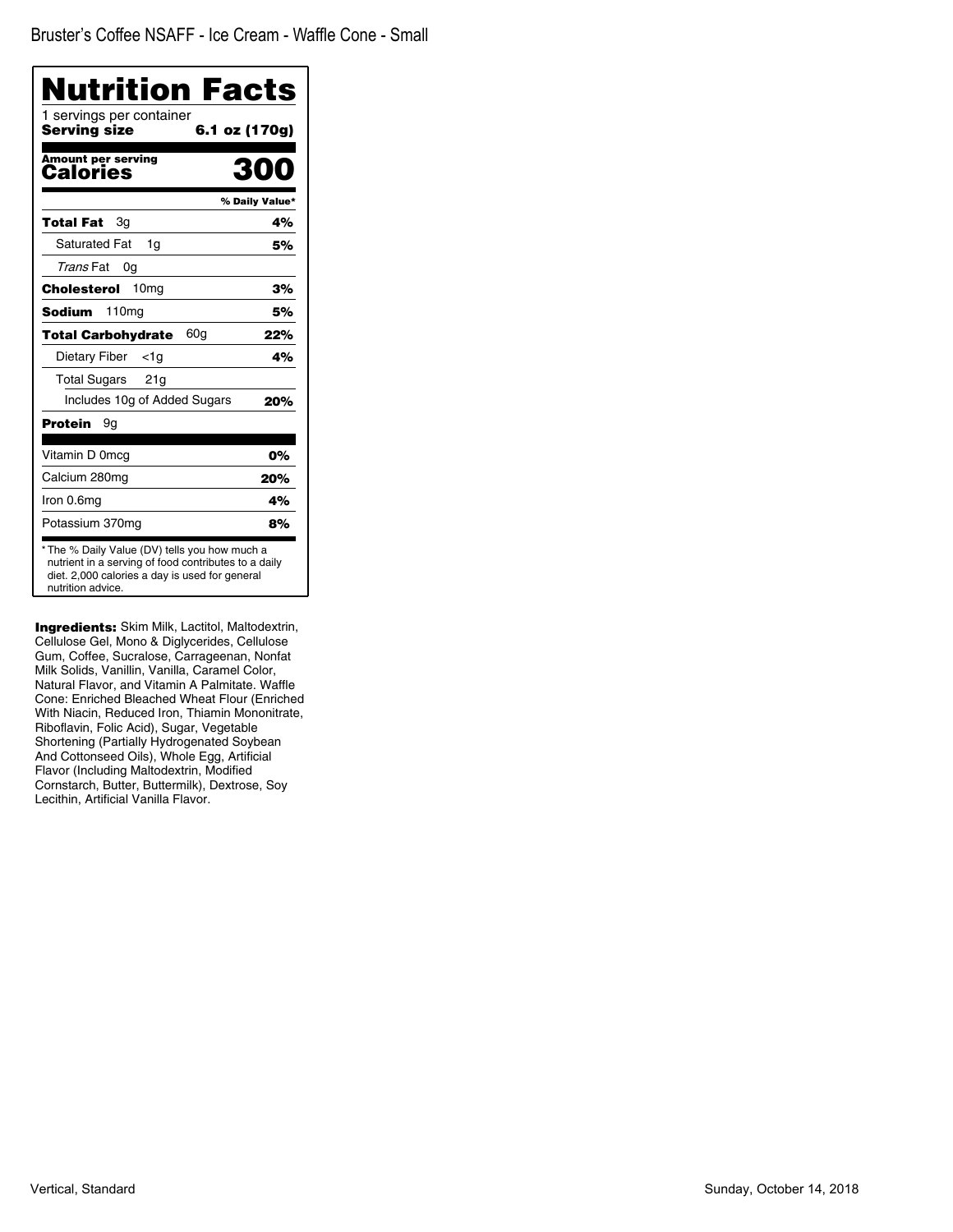| Nutrition Facts                          |                |
|------------------------------------------|----------------|
| 1 servings per container<br>Serving size | 8.6 oz (240g)  |
| Amount per serving<br>Calories           | 39             |
|                                          | % Daily Value* |
| Total Fat<br>Зg                          | 4%             |
| <b>Saturated Fat</b><br>1g               | 5%             |
| Trans Fat<br>0g                          |                |
| 10 <sub>mg</sub><br>Cholesterol          | 3%             |
| 170 <sub>mg</sub><br>Sodium              | 7%             |
| 78a<br><b>Total Carbohydrate</b>         | 28%            |
| Dietary Fiber<br>1g                      | 4%             |
| <b>Total Sugars</b><br>27g               |                |
| Includes 10g of Added Sugars             | 20%            |
| Protein<br>12g                           |                |
| Vitamin D 0mcg                           | 0%             |
| Calcium 420mg                            | 30%            |
| Iron 0.7mg                               | 4%             |
| Potassium 560mg                          | 10%            |